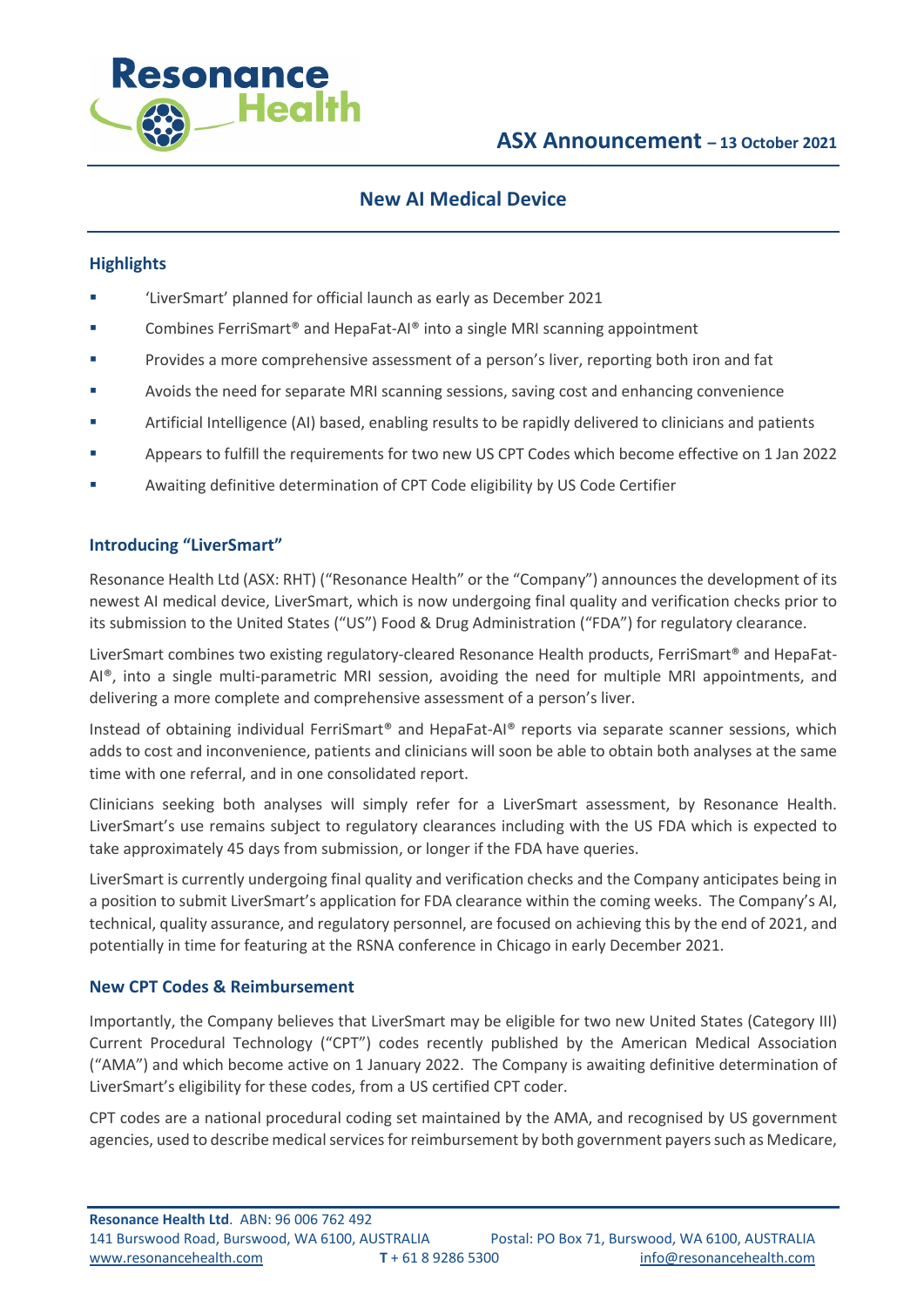

Medicaid, and private payers including private health insurers. The codes are used by physicians and health care professionals for reporting and tracking medical services performed by healthcare providers.

CPT codes start as temporary Category III codes and, when there is sufficient reporting of the codes over a period, they are upgraded to Category I, at which point they become permanent and reimbursable. Assuming LiverSmart is eligible for the new codes, hospitals and MRI imaging centres will be able to use the codes when using LiverSmart for clinical purposes and the service will be systematically tracked through the US healthcare system, which is a critical element of demonstrating the clinical need for the service in the US.

If the codes, which become active on 1 January 2022, are confirmed as applicable to LiverSmart it will be another milestone in the pathway to widespread payer and insurer reimbursement in the US and will better facilitate LiverSmart being reimbursed by private payers such as private health insurers, as well as Medicare and Medicaid.

## **Managing Director Comment**

Managing Director of Resonance Health, Mitchell Wells, said the following:

*"LiverSmart is an evolution of our existing product offering and it responds to the growing trend in medical imaging for more holistic assessment of human organs using AI for rapid turnaround and enhanced scalability.* 

*The LiverSmart device focusses on our core expertise in the liver and it leverages our global standing in liveriron and liver-fat assessment through our existing regulatory-cleared liver products. LiverSmart provides a more complete assessment of the liver by combining multiple MRI appointments and assessments into a singular multi-parametric scanning session which will enhance patient convenience and should reduce cost.* 

*Importantly, we believe that LiverSmart may be eligible for two new United States (Category III) CPT Codes, and we are now awaiting a definitive determination from a US code certifier. If the codes are determined to be applicable to LiverSmart this will represent a major milestone on our pathway to more widespread reimbursement in the USA."* 

This announcement has been authorised for release in accordance with the delegated authority of the Board of Directors of Resonance Health Limited.

For further information please contact: **Mitchell Wells** – Managing Director E: mitchellw@resonancehealth.com P: +61 (0)8 9286 5300

## **About Resonance Health**

Resonance Health is an Australian healthcare technology and services company, specialising in the development and delivery of noninvasive medical imaging software and services.

The Company's products are used globally by clinicians in the diagnosis and management of human diseases and by pharmaceutical and therapeutic companies in their clinical trials. Resonance Health has gained endorsement by leading physicians worldwide for consistently providing high quality quantitative measurements essential in the management of diseases.